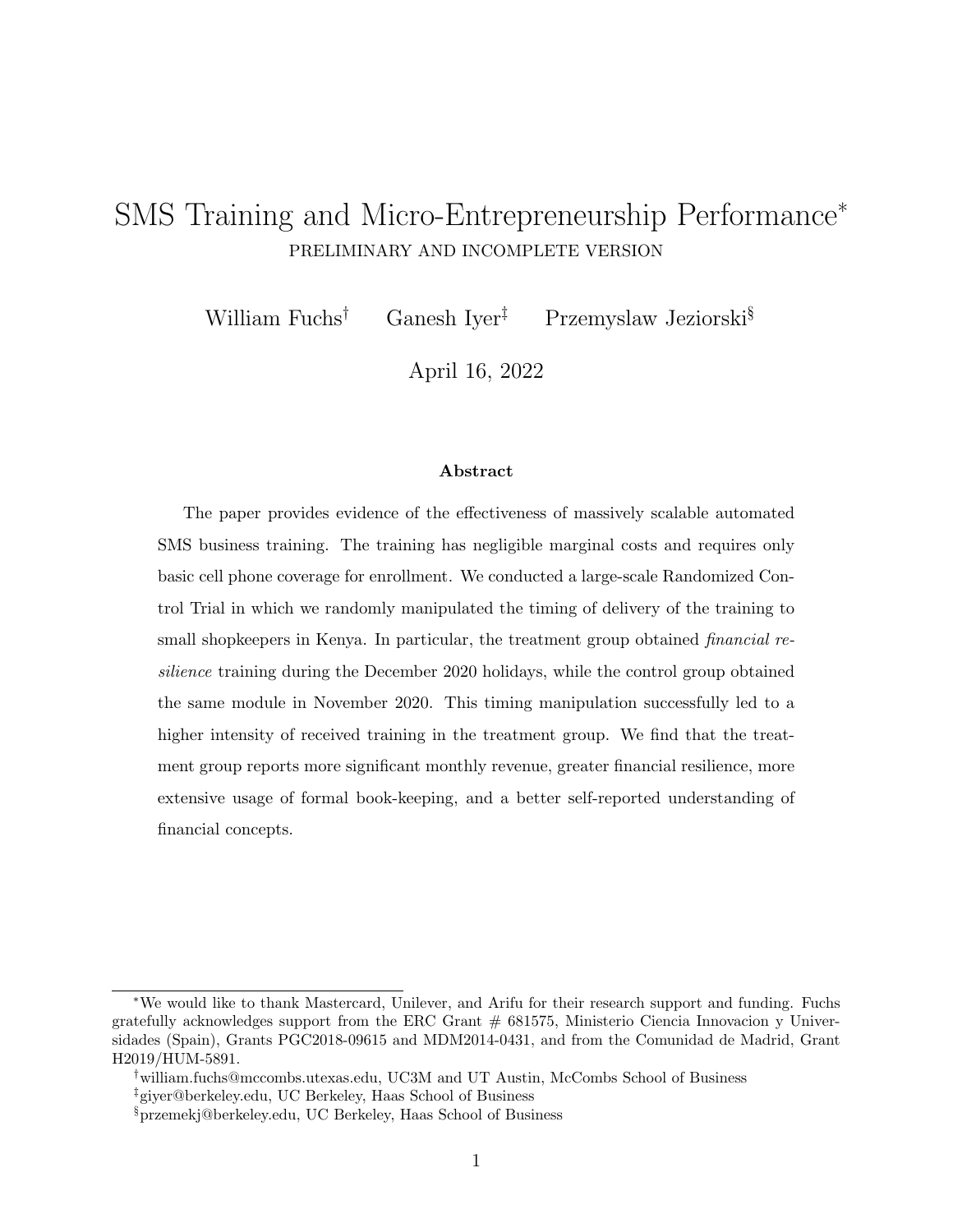## 1 Introduction

Economic literature has long stressed the importance of business practices business for firm performance (see [Abowd, Haltiwanger, Jarmin, Lane, Lengermann, McCue, McKinney, and](#page-13-0) [Sandusky, 2005;](#page-13-0) [Syverson, 2011\)](#page-14-0). Well-managed firms have greater productivity, profitability, and ultimately higher survival rates (see [Bloom and Van Reenen, 2007\)](#page-14-1). However, despite the potential benefit, the literature documents a lack of adoption of even basic business practices among millions of small entrepreneurs and firms, who form an essential part of the economy in developing countries (see [McKenzie and Woodruff, 2017\)](#page-14-2). Consequently, significant public and private efforts are devoted to introducing modern business practices and training small entrepreneurs in these countries. The challenge is designing and delivering cost-effective programs at scale that can reach millions of small and micro-entrepreneurs and improve their business outcomes.

Past training efforts mostly take the form of traditional in-person business training or intensive business consulting. However, as a recent review [\(McKenzie, 2020\)](#page-14-3) documents, the existing evidence from studies across the world has generated skepticism about the cost-effectiveness of these traditional in-person business training methodologies in improving outcomes for small entrepreneurs.<sup>[1](#page-1-0)</sup> This paper provides the first experimental evidence that an interactive, automated, and scalable form of digital training based on SMS technology effectively induces the adoption of modern business practices, such as book-keeping and lending, and raises business profitability.

The experience of mobile money in Africa and other developing nations highlights the potential of digital communication technology such as SMS to revolutionize access to training. Like banking, traditional in-person training programs face several inefficiencies: First, in-person training programs have significant difficulty and cost of reaching intended audiences. This friction is substantial when the population is rural and geographically dispersed. Second, in-person training programs involve time investments from small business owners and may require them to take time off during business hours to attend the training. The requirement to take time off may lead to non-trivial opportunity costs of foregone business

<span id="page-1-0"></span><sup>&</sup>lt;sup>1</sup>For example, [McKenzie and Woodruff](#page-14-4) [\(2014\)](#page-14-4) review thirteen of the published studies and report statistically significant effects only in two studies.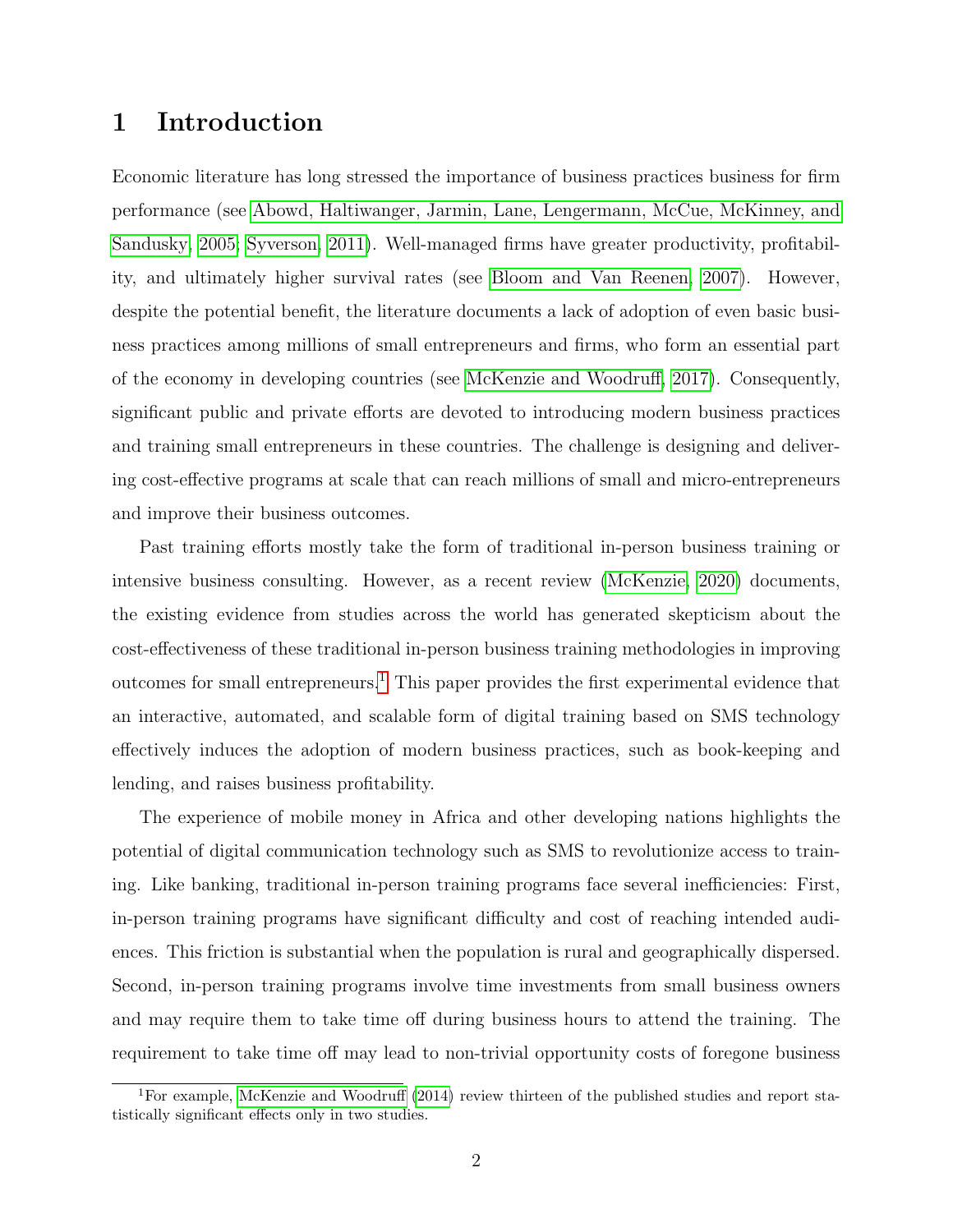resulting in low take-up rates.

Digital training through SMS technology has the potential to alleviate these inefficiencies due to its flexibility and its ability to deliver training at negligible marginal costs. Training may take place at the business owner's choice of location and time, and the owner can decide to learn the content in smaller, more manageable packets. In this manner, training through SMS delivery can decentralize the learning to the business owner's choice of what, when, and how much to learn, potentially leading to greater engagement. Although one might be skeptical of the effectiveness of SMS as a medium to teach business knowledge and change behavior, there exists some evidence that over-the-phone solutions may be effective. In particular, [Cole and Fernando](#page-14-5) [\(2021\)](#page-14-5) find that a mobile phone advice hotline service staffed by human operators improves intermediate inputs and the final output for farmers in Gujarat, India.<sup>[2](#page-2-0)</sup> The effect is not as significant as when consultants are deployed on-site [\(Bloom, Eifert, Mahajan, McKenzie, and Roberts, 2013\)](#page-14-6) or when firms get intensive in-person training. However, given that the per-unit cost of the decentralized virtual solutions is significantly smaller (our SMS training costs Mastercard approximately \$2.30 per user), they may have the potential to deliver higher returns per dollar invested than the more expensive in-person programs. Compared with previously deployed virtual training, our training technology, in addition to being decentralized, is automated and does not require human trainers or consultants. This innovation further decentralizes access because the content is available at any time. Automation also removes the labor costs of trainers, which lowers the marginal cost of the deployment by order of magnitude while providing a significantly shorter time-to-market.[3](#page-2-1) Lastly, the SMS technology also enables reaching disadvantaged entrepreneurs who are at the fringes of the cellphone towers where robust voice reception is not supported but where SMS is still operational. Thus, even if the identified effects are modest, as compared to human-driven solutions, an automated, SMS-based solution may likely have a superior return on investment while improving inclusion.

<span id="page-2-0"></span><sup>&</sup>lt;sup>2</sup>In addition, [Anderson and McKenzie](#page-13-1) [\(2022\)](#page-13-1) find that an intermediate solution of mixing online and in-person classes may also be successful. In contrast to both these studies, the delivery of SMS training can be fully automated.

<span id="page-2-1"></span> ${}^{3}$ Indeed, our partners were able to deploy the SMS training to thousands of entrepreneurs within a matter of weeks.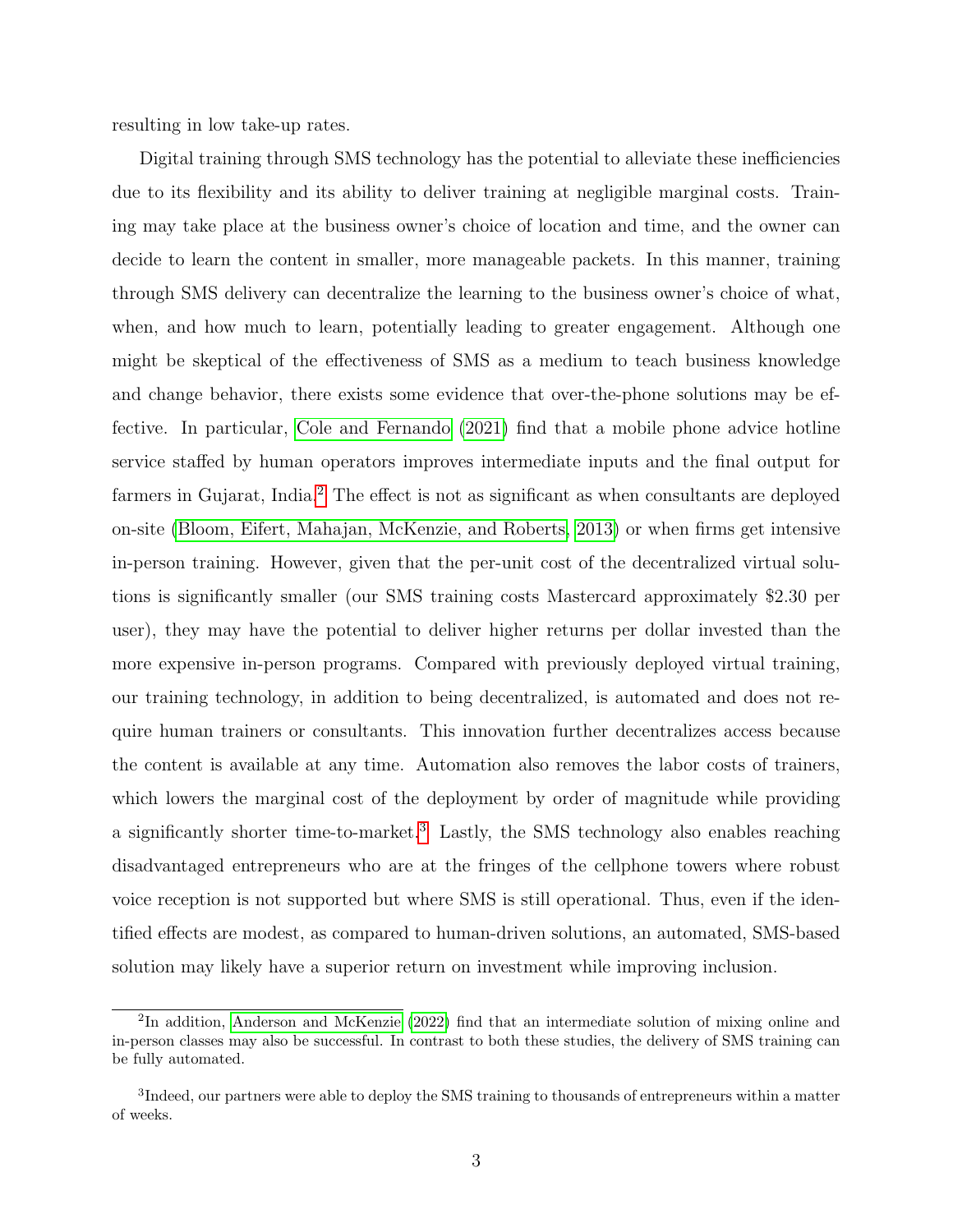This paper presents the outcome of a large-scale randomized controlled experiment in partnership with Mastercard's Center for Inclusive Growth and Arifu, a Kenyan-based company that creates digital content and interactive learning platforms. Arifu was responsible for developing the financial resilience SMS training. This training aimed to provide small micro-retailers with the necessary business skills, including financial management, merchandising, safe financial practices, and business funding options. In addition, the research team was engaged in designing and supervising the randomized control trial that would evaluate the effectiveness of the SMS training program. A vital component of this program was to demonstrate proof of concept for using automated digital platforms as an effective, low-cost, and scalable training solution for small merchants.

The SMS training platform is an interactive and technologically resilient learning solution. SMS messages with personalized learning content are sent to the learner, which triggers the opening of a menu on the phone that allows multiple-choice responses to the message. The relevant content is progressively served based on the responses, making the learning process engaging. The experiment manipulated the timing of the training deployment. Specifically, the treatment group consisted of retailers who received the SMS training module during the December 2020 holiday period, while the control group was retailers who received it in November 2020. As we will demonstrate through relevant manipulation checks, the SMS training timed during December 2020 is associated with the higher reported intensity of received training as intended by the experiment. Implementing a pure control with no training was impossible due to the research team's equity concerns in providing resilience training during the ongoing COVID-19 pandemic. Instead, the treatment (holiday) effect of SMS training may be regarded as a conservative lower bound of the effect of training on the firm revenue and the adoption of business practices.

We measured the causal impact of training on three types of outcomes. First, we solicit self-reported manipulation checks that provide preliminary evidence that the training was more effective in the treatment group. In particular, more subjects in the treatment group reported that they received any business training, and more chose business training as the most helpful type of assistance during the pandemic. In addition, more shop owners in the treatment group reported that SMS training impacted their business practice.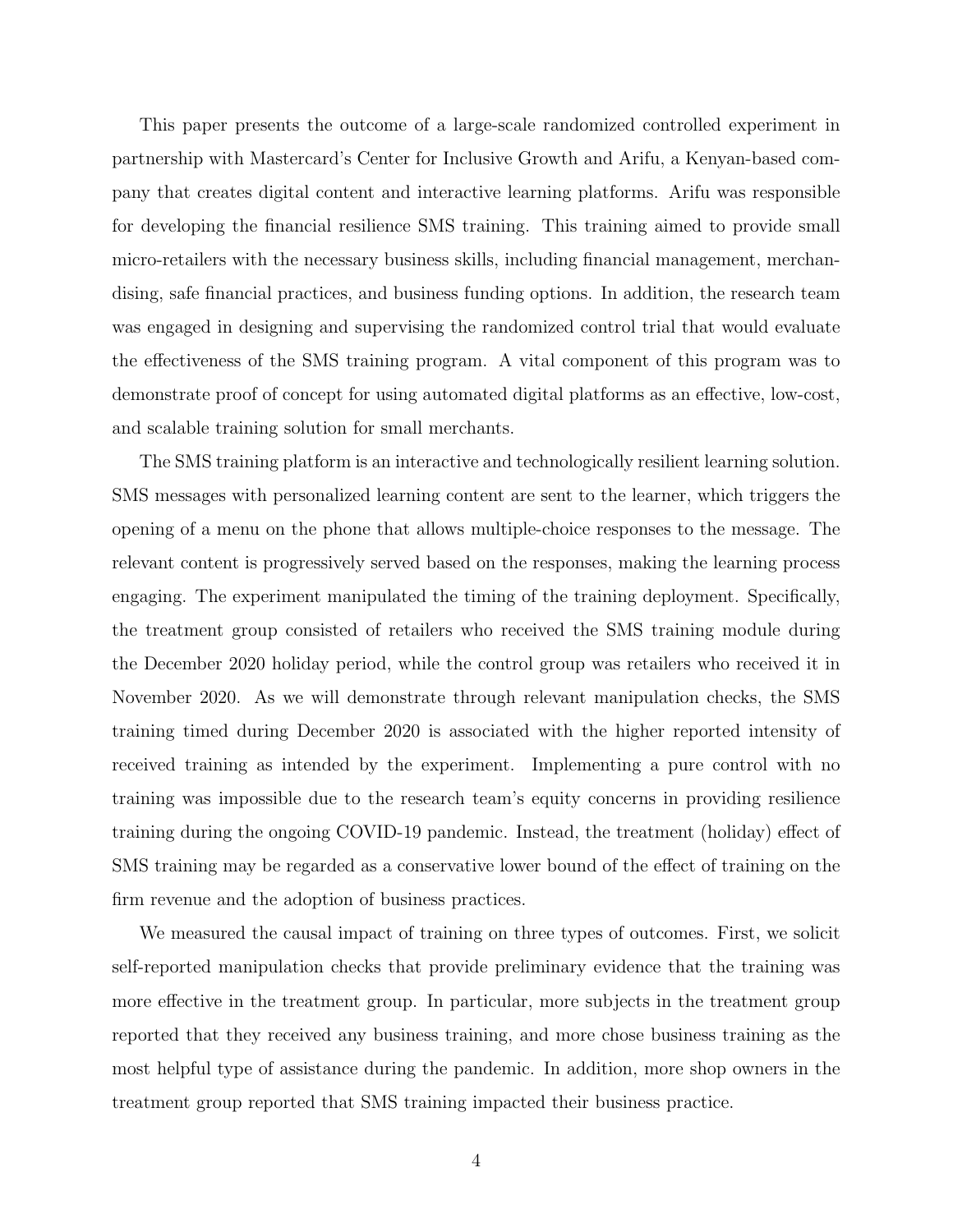Beyond the manipulation checks, we measured two types of outcomes: intermediate inputs, and final business performance metrics. We find that treated entrepreneurs have higher revenue and are more resilient to the COVID-19 shock. In particular, 8 percentage points (p.p.), fewer entrepreneurs in the treatment group reported that they had liquidated their property to pay off their debts. We also find that significantly more entrepreneurs in the treatment group understand what is a financial interest, engage in some form of book-keeping, and more frequently check their retail credit card balance. This improvement in behavioral measures and business practices is a potential pathway to generating higher revenue and greater financial resilience.

Further, we collected longer-run performance measures to demonstrate the effect of training over time and rule out memory and salience effects. Finally, we deployed a shorter version of the survey 6 months after training and found a significant impact on daily and monthly profits.

### 2 Experimental Design

The randomized field experiment manipulates the access to the Arifu SMS training deployed across Kenya. The experiment was executed as part of 'Jaza Duka,' an innovative credit initiative for small micro-retail entrepreneurs launched at the beginning of 2019 by Master-card in partnership with Unilever and KCB Bank Kenya Limited.<sup>[4](#page-4-0)</sup> Jaza Duka offers a credit line to small retailers to alleviate financial constraints by providing working capital to help the retailers to grow sales. Notably, the credit qualification of the retailers relied only on the history of purchases from Unilever. In addition, it did not require the retailer to have a prior credit history, bring collateral, or be part of a lending group. For these reasons, Jaza Duka became the first genuinely accessible loan for many small retail entrepreneurs. MasterCard offered the program to more than 40,000 retailers across Kenya, of which nearly 13,000 retailers opened the credit line.

Jaza Duka is a relatively complex credit product, resembling a credit card with a 17 day interest-free grace period and minimum payment requirements. For this reason, the

<span id="page-4-0"></span><sup>4</sup> 'Jaza Duka' means "fill up your store" in Swahili.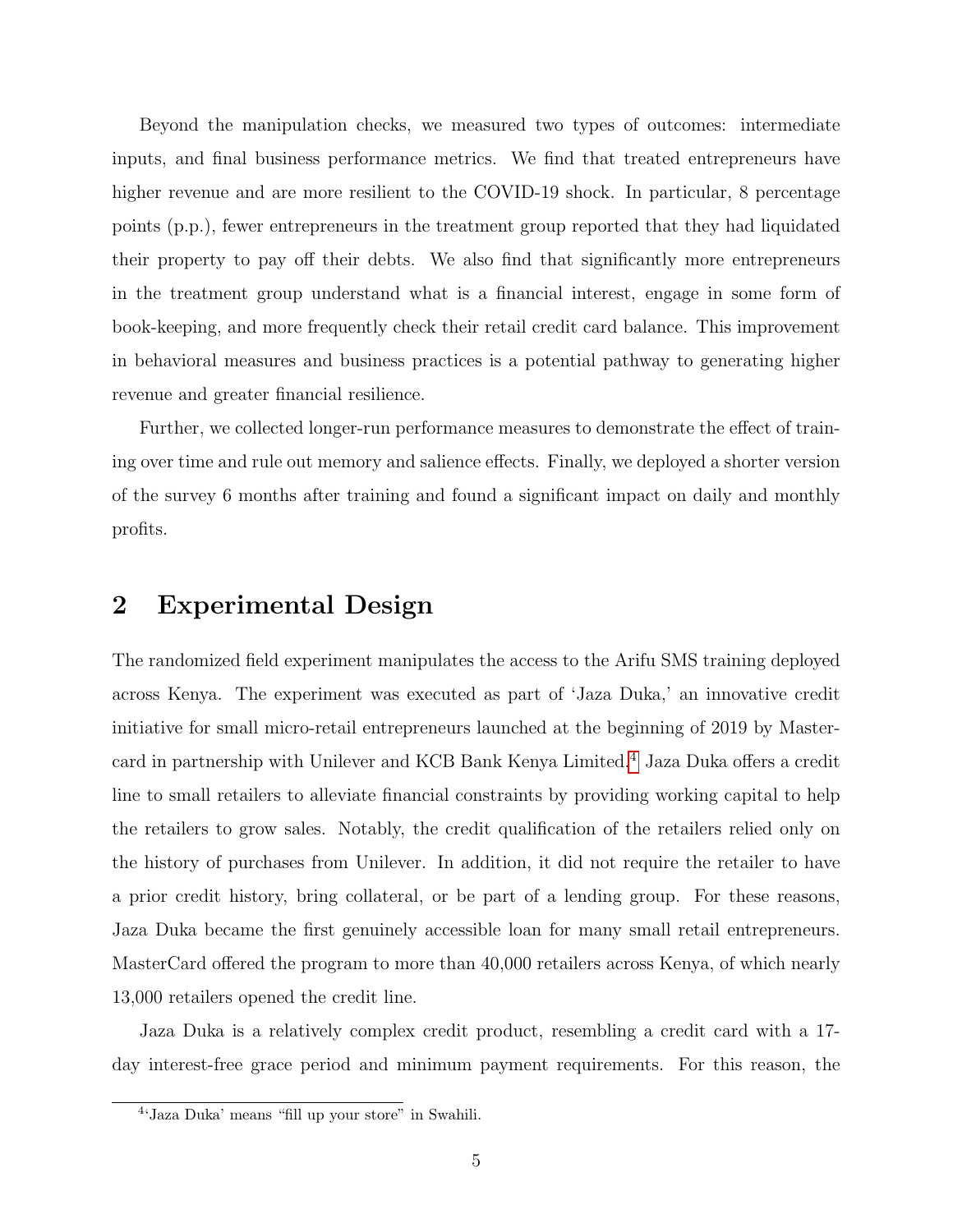rollout was accompanied by several training programs executed by MasterCard's Center for Inclusive Growth. The training programs used varied from intensive, high-cost, traditional in-person business training to a lighter-touch, low-cost, scalable, interactive Short Message Service (SMS) training, which is the subject of this study.

The SMS training was designed and executed by Arifu, an experienced Kenyan interactive digital learning platform provider. The SMS training was executed as part of the COVID credit relief initiative for Jaza Duka merchants. As of September 2020, following decreases in sales after COVID restrictions, nearly 50% of the Jaza Duka credit lines were restricted for non-payment or closed entirely. In collaboration with Unilever, MasterCard designed a credit relief package that included credit relief, accounts top-ups, and financial resiliency training through SMS. The manipulation of the SMS training was part of a more extensive impact evaluation of the credit relief package.

The randomized controlled experiment consisted of three independent arms that manipulated the timing of SMS training and the offer of credit relief to the population of 7,400 retailers. Jaza Duka retailers who took credit under the program. First, a random 30% of retailers in the sample obtained both SMS training and credit relief in November 2020 (early training; early credit). Then, the second arm of a randomly selected 40% of the sample was given early SMS training in November 2020 and credit relief later in December 2020 (early training; later credit). Lastly, the remaining 30% obtained SMS training in December 2020 and credit relief in November 2020 (training later; credit now).<sup>[5](#page-5-0)</sup>

Because of the urgent humanitarian need for the COVID resilience package and Master-Card's objectives, we decided against obtaining a pure control group that does not receive training. Instead, we designed the study in a manner that helps to estimate a conservative lower bound of training effectiveness by comparing the performance of stores that receive the training in November versus December. This timing is convenient for our purposes since December is a holiday period which brings into play mechanisms that can affect the impact of training; first, based on the anecdotal evidence from Arifu, SMS training during the December holiday period is associated with higher engagement. A higher level of engagement

<span id="page-5-0"></span><sup>5</sup> In addition, 5,138 retailers were not eligible for credit relief. These retailers were randomized into November/December training arms with equal proportion. These retailers were not surveyed and are not included in the data used in this paper.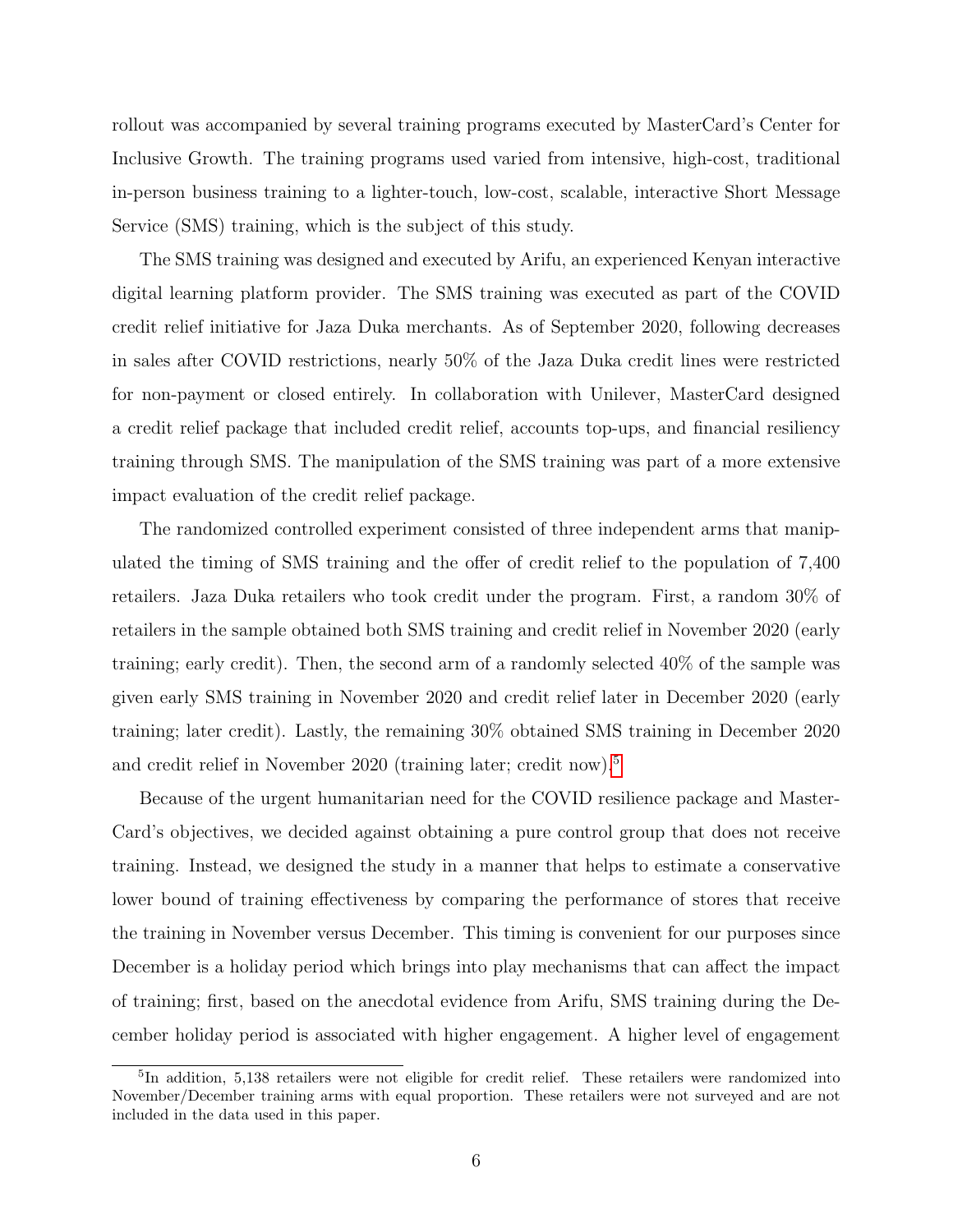may occur because the holiday season offers more spare time and, therefore, more opportunities to engage with training. In addition, it may also be that the holidays being a favorable demand period in Kenya induces retailers to perceive greater value in training. Indeed, we conducted several manipulation checks to investigate whether or not the timing manipulation affected the intensity with which the retailers received the training as intended in the experiment.

The outcome measures were obtained using two telephone surveys of 1,500 stores proportionally distributed across the three experimental arms. The first survey was conducted in March 2021, and the second was conducted starting the 14th of July 2021. The first survey population was randomly drawn from the available pool of subjects until we reached a target of 500 respondents per arm. The surveyors tried to connect with a potential subject up to three times. If the potential subject did not pick up the phone, we replaced them. The first survey was approximately 30 minutes and solicited basic demographic information, proxies for treatment intensity, and an array of outcome measures. The second survey aimed to measure the longer-run impact of the treatment was shorter (15 minutes) and contained only basic demographic information and a smaller subset of outcome measures. All respondents that completed the initial survey completed the second survey.

Table [1](#page-7-0) contains summary stats. More than 95%, or 1,434 stores, completed the survey. The top panel of the table presents chosen summary statistics from the initial survey. First, we gauge if the shops remember receiving Arifu's SMS training by asking, "Did you receive SMS training as part of Jaza Duka?." We find that 88% of respondents said that they received SMS training. Based on Arifu's records, approximately a similar proportion of subjects interacted with the SMS chatbot. Next, to obtain a self-reported measure of training efficacy, we asked the respondents the following question "What types of assistance (financial or non-financial) do you think is the most important for you to survive in the business? Please list all that apply". The possible options were: (i) More loans, (ii) Rent or bill help, (iii) Wage subsidy, (iv) Business training, (v) Lower wholesale price, and (vi) Other (open-ended response). About 27% of respondents included business training as the most important type of assistance. Lastly, to all those respondents that report receiving SMS training, we posed the following question: "How have your business practices been impacted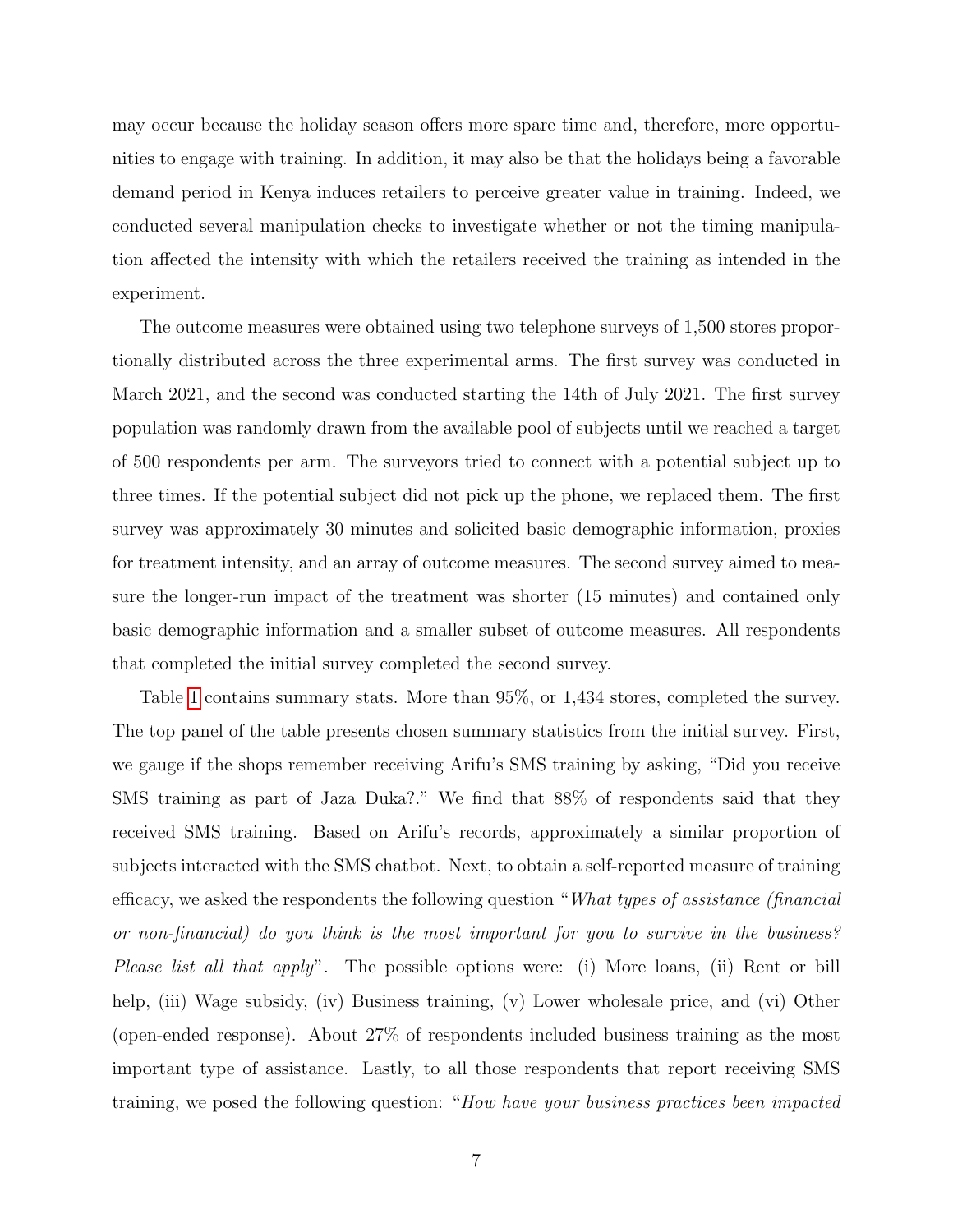|                                              | Mean       | Std. dev.  |
|----------------------------------------------|------------|------------|
| Training during holidays                     | 0.32       | 0.47       |
| Earlier credit relief                        | 0.66       | 0.47       |
| What is your age?                            | 37.81      | 14.56      |
| Received SMS business training               | 0.88       | 0.32       |
| Business training is the most useful.        | .27        | .45        |
| SMS training impacted business practice      | .78        | .42        |
| Monthly revenue                              | 137,212.96 | 508,070.65 |
| Written financial records                    | 0.76       | 0.43       |
| Understands interest                         | 0.80       | 0.40       |
| Credit balance checking frequency            | 3.61       | 1.50       |
| Liquidate property to pay back loans         | 0.09       | 0.28       |
| Daily revenue longer-run                     | 10,998.92  | 3,1641.84  |
| Daily profit longer-run                      | 1,227.77   | 2,596.08   |
| Monthly revenue longer-run                   | 190,346.70 | 758,187.13 |
| Monthly profit longer-run                    | 18,361.76  | 33,486.72  |
| Credit purchase first week of November, 2020 | 599.66     | 1855.76    |
| N                                            | 1,434      |            |

<span id="page-7-0"></span>Table 1: Summary stats

by training?" Nearly 78% (which is 88% of those that responded "yes" to the first SMS training question) reported an impact of the training on their business practices. Overall, these aggregate statistics provide some suggestive evidence of the respondent's beliefs about the impact and the effectiveness of the SMS training.

The average monthly revenue of retailers in the sample was 137,213 Shillings, which as of the January 2022 exchange rate, amounts to approximately 1,200 USD. We asked if the store keeps written financial records and understands the concept of loan interest. Nearly 80% of stores mention that they keep written financial records, and more than 80% of the retailers mention that they understand the concept of loan interest.

One of the frictions that retailers face in using Jaza Duka is that they may have attention costs of monitoring the credit card's balance and monthly payment amounts. Therefore, a part of Arifu's SMS training was designed to make the trainees more attentive to checking their balances and payments. To obtain insight into this possible friction, we asked, "When was the last time you checked your Jaza Duka balance." The answers are reported in Table [2.](#page-8-0) We asked this question only to retailers that recalled using Jaza Duka (i.e., 604 stores).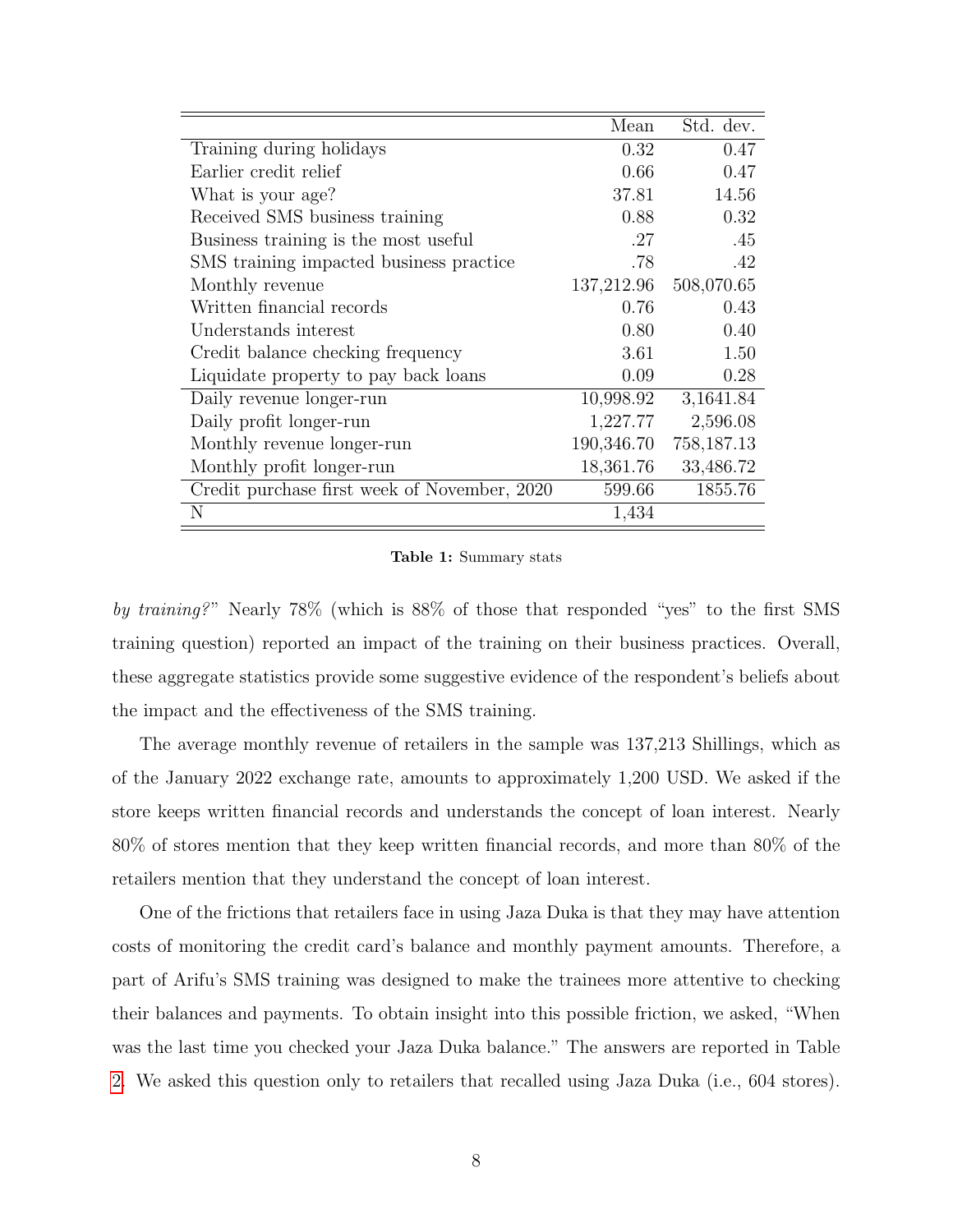| When was the last time you checked Jaza Duka balance | N <sub>o</sub> | Pct.      |
|------------------------------------------------------|----------------|-----------|
| Earlier today                                        | 52             | 8.61%     |
| Yesterday                                            | 99             | 16.39%    |
| Earlier this week                                    | 227            | 37.58%    |
| More than one week ago                               | 116            | $19.21\%$ |
| A month ago                                          | 40             | $6.62\%$  |
| More than one month ago                              | 37             | $6.13\%$  |
| Never                                                | 21             | 3.48%     |
| Total                                                | 604            |           |

<span id="page-8-0"></span>Table 2: When was the last time you checked Jaza Duka balance

More than 35% did not check their Jaza Duka balance for more than a week despite using Jaza Duka. We constructed a checking frequency score by coding the responses from 0 to 6, where "earlier today" is 6 and never is 0. The average frequency score as reported in Table [1](#page-7-0) is 3.61.

|                                | $\left(1\right)$ | $\overline{2}$       | $\left(3\right)$                                   | $\overline{4}$                                  |
|--------------------------------|------------------|----------------------|----------------------------------------------------|-------------------------------------------------|
|                                | Female           | What is<br>your age? | What is your highest<br>completed education level? | Credit purchase<br>first week<br>November, 2020 |
| Training<br>during<br>holidays | 0.00856          | $-0.551$             | $-0.0567$                                          | $-119.1$                                        |
|                                | (0.0280)         | (0.823)              | (0.0465)                                           | (104.7)                                         |
| N                              | 1433             | 1432                 | 1432                                               | 1434                                            |

Standard errors in parentheses

\*  $p < 0.1$ , \*\*  $p < 0.05$ , \*\*\*  $p < 0.01$ 

#### <span id="page-8-1"></span>Table 3: Randomization checks

The Jaza Duka credit line and the relief package, which included the SMS training, aimed to alleviate the liquidity problems retailers faced due to the reduction in sales due to COVID-19. To estimate the extent of the liquidity gap, we asked "Did you have to sell any of your belongings to pay back loans in the last 3 months?" Approximately 9% of respondents answered "yes" to this question, which suggests a significant liquidity shortage.

The shorter follow-up survey was designed to estimate the longer-run impact of our intervention on business performance measures such as revenue and profits. The four measures are reported in the bottom panel of Table [1.](#page-7-0) According to the panel, the average revenue increased from 137,000 to 190,000 Shillings. This increase is primarily due to seasonality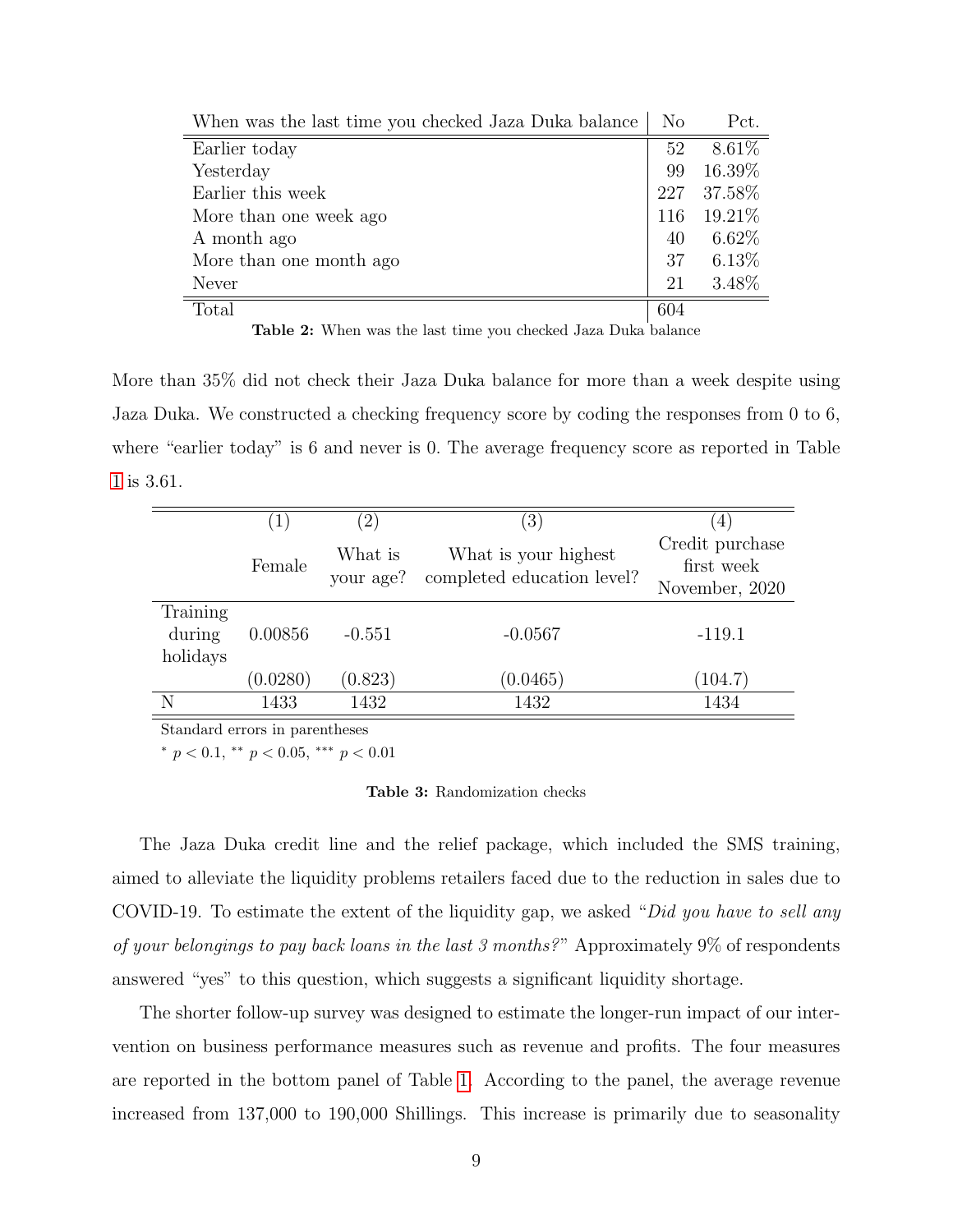and the easing of COVID-19 restrictions. We solicited both daily and monthly revenues and profits to decrease the possible measurement errors of the self-reported measures.<sup>[6](#page-9-0)</sup> Store owners may account for fixed costs differently when estimating daily and monthly profits. In particular, we conjecture that fixed costs are less likely to be included in the estimates of daily profits because of the monthly cost payment cycles. In contrast, fixed costs are more likely to be included in the estimates of monthly profits. Indeed, we find that the average margin of the store is approximately  $11\%$  and  $9\%$  when using daily and monthly numbers, respectively. Lastly, we obtained a pre-experimental measure of credit purchase volume in November 2020. This measure, as discussed below, would serve as one of the randomization checks and is reported in the third panel of Table [1.](#page-7-0)

Table [3](#page-8-1) contains randomization checks. Since the urgency of the relief program precluded us from conducting a pre-treatment survey, we perform randomization checks using individual characteristics that are not affected by the treatment, such as gender, age, and education. In particular, 1, 433 respondents answered questions about their gender, while 1, 432 answered their age and education questions. None of these characteristics vary in a statistically significant way between treatment and control arms.

We also obtained the data from Mastercard on actual credit purchases in the first week of November 2020, which is before the treatment rollout. We compare these purchases across treatment and control for the population that responded to the survey and do not have statistically significant differences. These results suggest that we implemented the randomization correctly.

In addition to randomization checks, we also conducted manipulation checks to investigate if our timing manipulation affected the intensity of the SMS training received, as intended by the experiment. First, we investigate if there are any differences between the fraction of shop-owners that report receiving Arifu's SMS training, depending on the timing, and we find no such differences across the timing conditions. In contrast, 2.7pp more subjects report receiving "business training" in the treatment group. These results are not surprising since all subjects in treatment and control received the invitation to SMS training.

<span id="page-9-0"></span><sup>6</sup>Overall, daily numbers are consistent with monthly numbers after accounting for the fact that most stores are closed on weekends and for significant stock-outs. Specifically, the daily numbers are approximately 17 times smaller than monthly.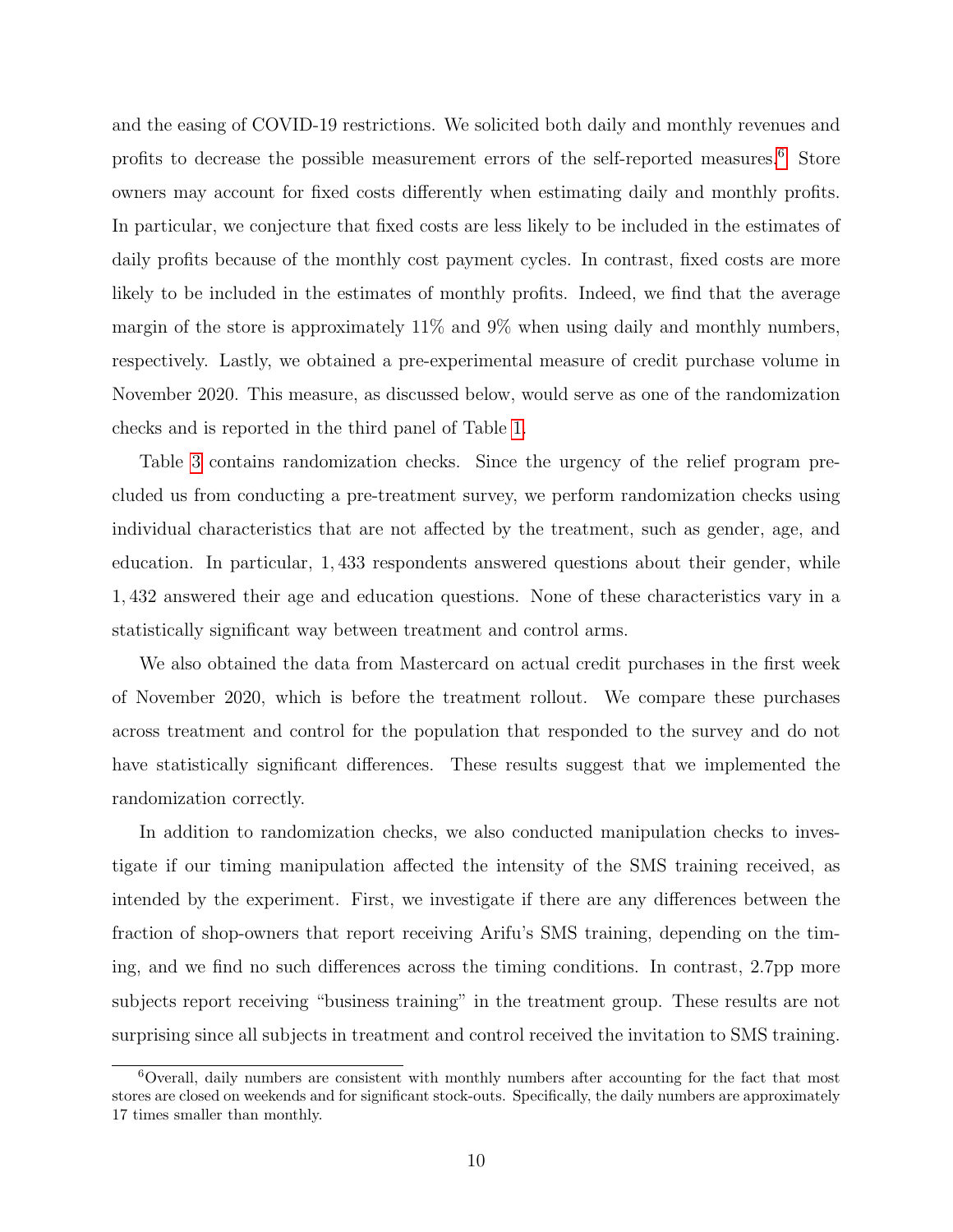|           |              | $^{(2)}$          | (3)          | $\left( 4\right)$ |
|-----------|--------------|-------------------|--------------|-------------------|
|           | Received any | Business training | Received SMS | SMS training      |
|           | business     | is the most       | business     | impacted          |
|           | training     | useful            | training     | business practice |
| Training  |              |                   |              |                   |
| during    | $0.0267**$   | $0.117***$        | 0.0136       | $0.0432*$         |
| holidays  |              |                   |              |                   |
|           | (0.0114)     | (0.0284)          | (0.0211)     | (0.0223)          |
| Gender FE | yes          | yes               | yes          | yes               |
| N         | 1433         | 1433              | 1432         | 1261              |

Standard errors in parentheses

\*  $p < 0.1$ , \*\*  $p < 0.05$ , \*\*\*  $p < 0.01$ 

#### Table 4: Manipulation checks

Given Arifu's experience and information, most respondents interact with the SMS training at least for the first few messages. However, for the training to be considered "business training," the respondents will need to complete the initial steps and reach the business content. Thus, many respondents would remember receiving the invitation to the SMS training, but this would not be regarded as business training if they did not reach or barely started engaging with the business training content. The lower reported proliferation of business training in the control group, and the qual proliferation of SMS training, indicate that timing manipulation successfully varied the intensity of business content delivery for each SMS trainee.

Subsequently, we investigated the shop owners' perception of whether the SMS training affected their business practice and found that 4.3pp more subjects reported an impact on their business practices in the treatment group. Similarly, we asked what kind of COVID as-sistance was the most useful.<sup>[7](#page-10-0)</sup> In this case, nearly 12pp more subjects in the treatment group reported that business training was the most helpful type of assistance they received. These results again suggest that our timing manipulation successfully manipulated the intensity of the SMS training program. In the next section, we discuss the impact of our manipulation on business outcomes.

<span id="page-10-0"></span><sup>7</sup>Exact question was: "What types of assistance (financial or non-financial) do you think is the most important for you to survive in the business? Please list all that apply.". The options are: 1. More loans, 2. Rent or bill help 3. Wage subsidy, 4. Business training, 5. Lower wholesale price 7. Other (open question). The focal outcome is a dummy variable equal to 1 if option 4. was one of the chosen options.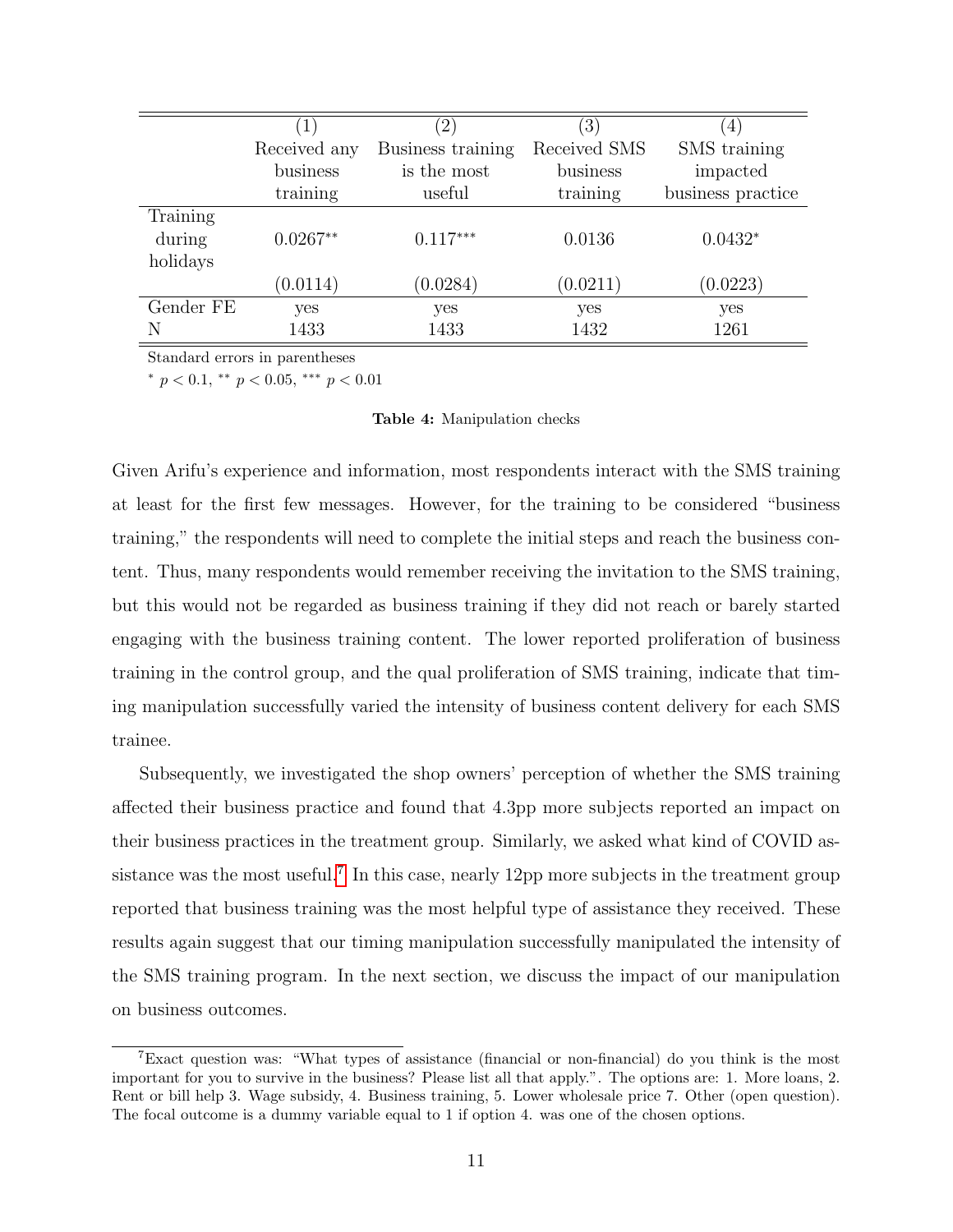### 3 Results

As mentioned in the previous section, the experiment consisted of three arms that manipulated the timing of deployment (either November or December 2020) of training and credit relief: i.e., (training now; credit now), (training now; credit later), and (training later; credit now). We did not implement the training randomization independently from credit relief randomization. Therefore, we estimate the average treatment effects of deploying training during holidays in December 2020, keeping the credit deployment constant.<sup>[8](#page-11-0)</sup>

|                             | (1)                | $\left( 2\right)$               | (3)                     | $\left(4\right)$                        | (5)                                        |
|-----------------------------|--------------------|---------------------------------|-------------------------|-----------------------------------------|--------------------------------------------|
|                             | Monthly<br>revenue | Written<br>financial<br>records | Understands<br>interest | Credit balance<br>checking<br>frequency | Liquidate property<br>to pay back<br>loans |
| Training                    |                    |                                 |                         |                                         |                                            |
| during                      | $90034.3**$        | $0.0699**$                      | $0.0748***$             | $0.489***$                              | $-0.0836***$                               |
| holidays                    | (45143.0)          | (0.0276)                        | (0.0258)                | (0.141)                                 | (0.0311)                                   |
| Earlier<br>credit<br>relief | $-2722.7$          | $0.0558**$                      | $-0.0653**$             | $-0.221$                                | 0.00689                                    |
|                             | (44885.5)          | (0.0272)                        | (0.0254)                | (0.142)                                 | (0.0321)                                   |
| Gender FE                   | yes                | yes                             | yes                     | yes                                     | yes                                        |
| N                           | 1015               | 1432                            | 1433                    | 592                                     | 476                                        |

Standard errors in parentheses

\*  $p < 0.1$ , \*\*  $p < 0.05$ , \*\*\*  $p < 0.01$ 

<span id="page-11-1"></span>Table 5: Average treatment effects of deploying SMS training during holidays.

Table [5](#page-11-1) contains the main results. The point estimates suggest that monthly store revenue increases by more than 90,000 KSh, constituting 60% of the average revenue. The point estimates are somewhat noisy, albeit statistically significant at a 5% level. The noisy estimates are likely caused by measurement errors embedded in the shop owner's monthly revenue estimates during the interview. A conservative measure, a lower bound of 95% confidence interval, would estimate a 1.5% impact on monthly revenue. However, beyond

<span id="page-11-0"></span><sup>8</sup>We also re-estimated our main results by comparing the (training now; credit now) and (training later; credit now) arms, and we obtained similar results as reported in this section. This result suggests that interaction between training and credit interventions was minor. The results are reported in the Online Appendix.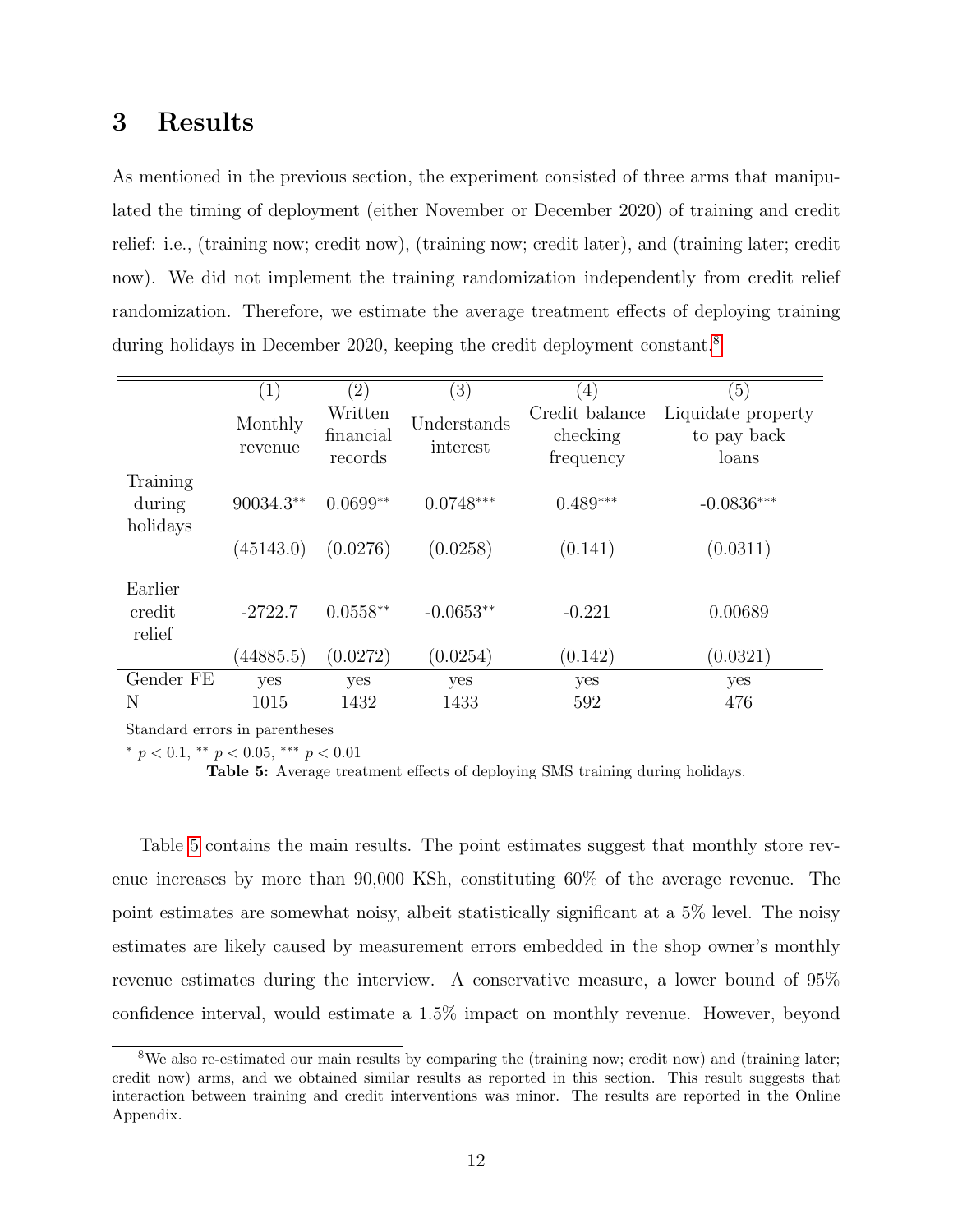statistical conservatism, this measure is also an understatement of the impact of training because it uses a control group that also received the SMS training but not the December holidays. Thus, the monthly store revenue increase is a conservative lower bound of the treatment effect of SMS training.

We then look at the impact of training on less noisy measures, such as the maintenance of written financial records and the understanding of loan interest. Nearly 7 p.p. more shop owners report adopting financial record keeping after receiving the training during the treatment period (vs. receiving training in the non-holiday November period). In other words, we observe increases in the prevalence of financial records by approximately 10%. We observe similar effects on confidence about understanding financial concepts, such as an interest rate. Although studying credit relief is beyond the scope of this paper, we note that receiving credit relief earlier has a similar impact on financial records but has the opposite impact on the level of understanding of financial concepts. The examination of this dichotomy is left for further research.

Next, we measure the impact of training treatment on financial attention. We find that the attention score increases by 0.5. Lastly, we examine the impact of the training on the need to liquidate assets. Here, the impact is the most dramatic. Training during the holidays led to a more than 8 p.p. decrease in liquidating property to pay for debts. This decrease is particularly relevant since we delivered the training in the middle of the COVID-19 pandemic. The substantial decrease in asset liquidation shows that the seemingly light-touch SMS training intervention is vital in building micro-retail entrepreneurs' financial resilience to large demand shocks.

Table [6](#page-13-2) contains estimates of longer-run effects of training.<sup>[9](#page-12-0)</sup> We find that 6 months after training deployment, it still affects business performance and increases daily and monthly profits by 20-30%. The estimates are noisy, which is expected when measuring longer-run impact, albeit they are significant at 10% level. We cannot reject the possibility that the impact of training on revenue is zero, possibly due to large standard errors.

<span id="page-12-0"></span><sup>9</sup>Beyond estimation of longer-run effects themselves, we include this analysis because we want to rule out recency effects – training deployment closer to the first survey may cause memory or salience effects. Such effects may be potentially at play for revenue solicitation but should be less important for more objective measures, such as the prevalence of written records or property liquidation.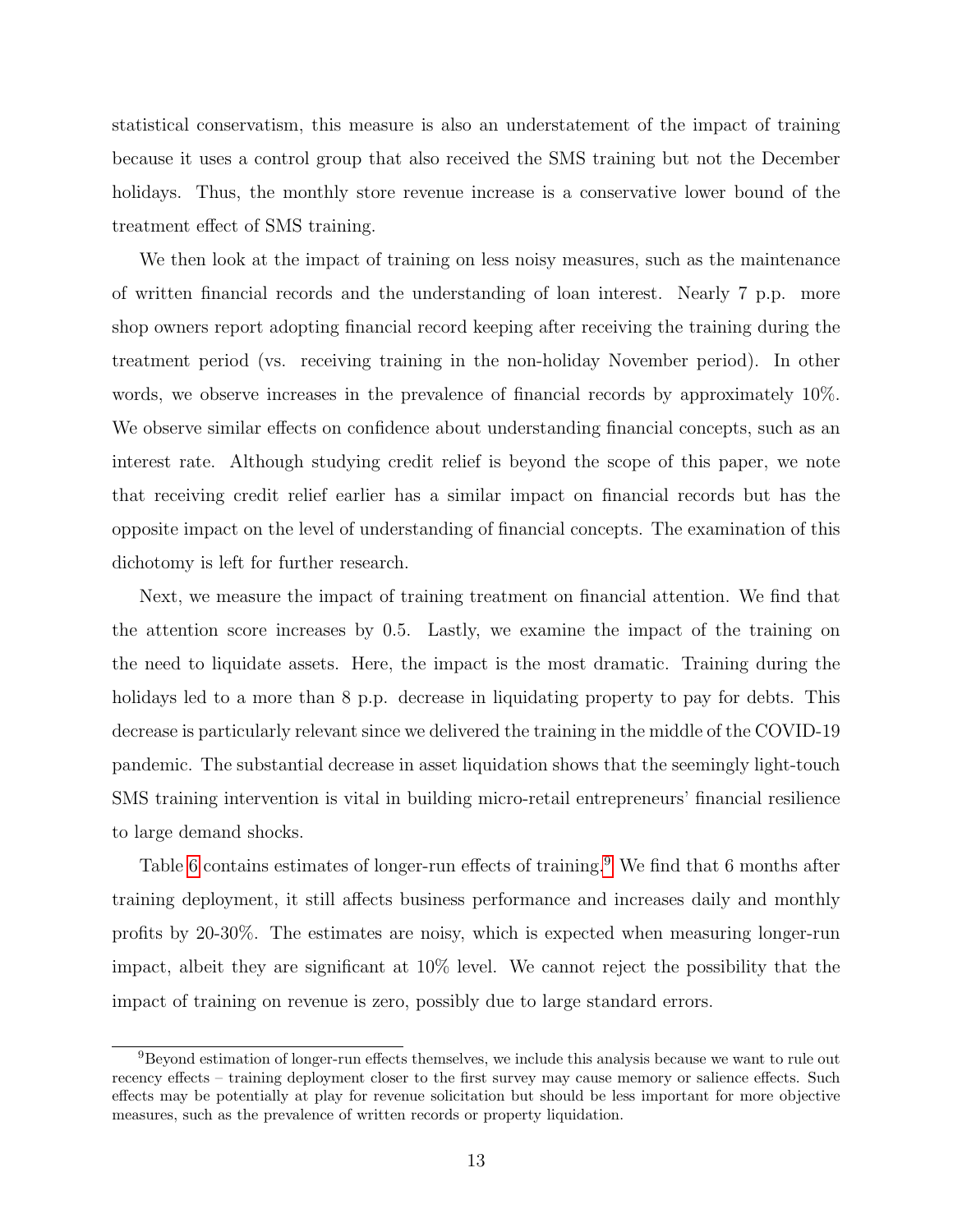|                                | (1)        | (2)        | (3)        | (4)        |
|--------------------------------|------------|------------|------------|------------|
|                                | Daily      | Daily      | Monthly    | Monthly    |
|                                | revenue    | profit     | revenue    | profit     |
|                                | longer-run | longer-run | longer-run | longer-run |
| Training<br>during<br>holidays | 2006.3     | $356.0*$   | $-45920.0$ | 5677.8**   |
|                                | (2388.7)   | (204.1)    | (58520.3)  | (2667.8)   |
| Earlier<br>credit<br>relief    | $-1395.1$  | $-107.7$   | 66457.2    | $-700.3$   |
|                                | (2363.7)   | (201.7)    | (57972.1)  | (2649.1)   |
| Gender FE                      | yes        | yes        | yes        | yes        |
| N                              | 1064       | 1015       | 1042       | 988        |

Standard errors in parentheses

<span id="page-13-2"></span>\*  $p < 0.1$ , \*\*  $p < 0.05$ , \*\*\*  $p < 0.01$ 

Table 6: Average treatment effects of deploying SMS training during holidays, longer-run.

### 4 Conclusion

We have shown that SMS technology can provide the basis for automated training that is easily scalable, widely and readily deployable, and most importantly, effective in changing behavior and outcomes in economically meaningful ways. Interestingly, in the Covid 19 Pandemic, this training was more effective than credit relief in increasing future revenues and reducing the need to liquidate property to pay back loans.

### References

- <span id="page-13-0"></span>Abowd, J. M., J. Haltiwanger, R. Jarmin, J. Lane, P. Lengermann, K. Mc-Cue, K. McKinney, and K. Sandusky (2005): "The relation among human capital, productivity, and market value: Building up from micro evidence," in Measuring capital in the new economy, pp. 153–204. University of Chicago Press.
- <span id="page-13-1"></span>Anderson, S. J., and D. McKenzie (2022): "Improving Business Practices and the Boundary of the Entrepreneur: A Randomized Experiment Comparing Training, Consulting, Insourcing, and Outsourcing," Journal of Political Economy, 130(1), 157–209.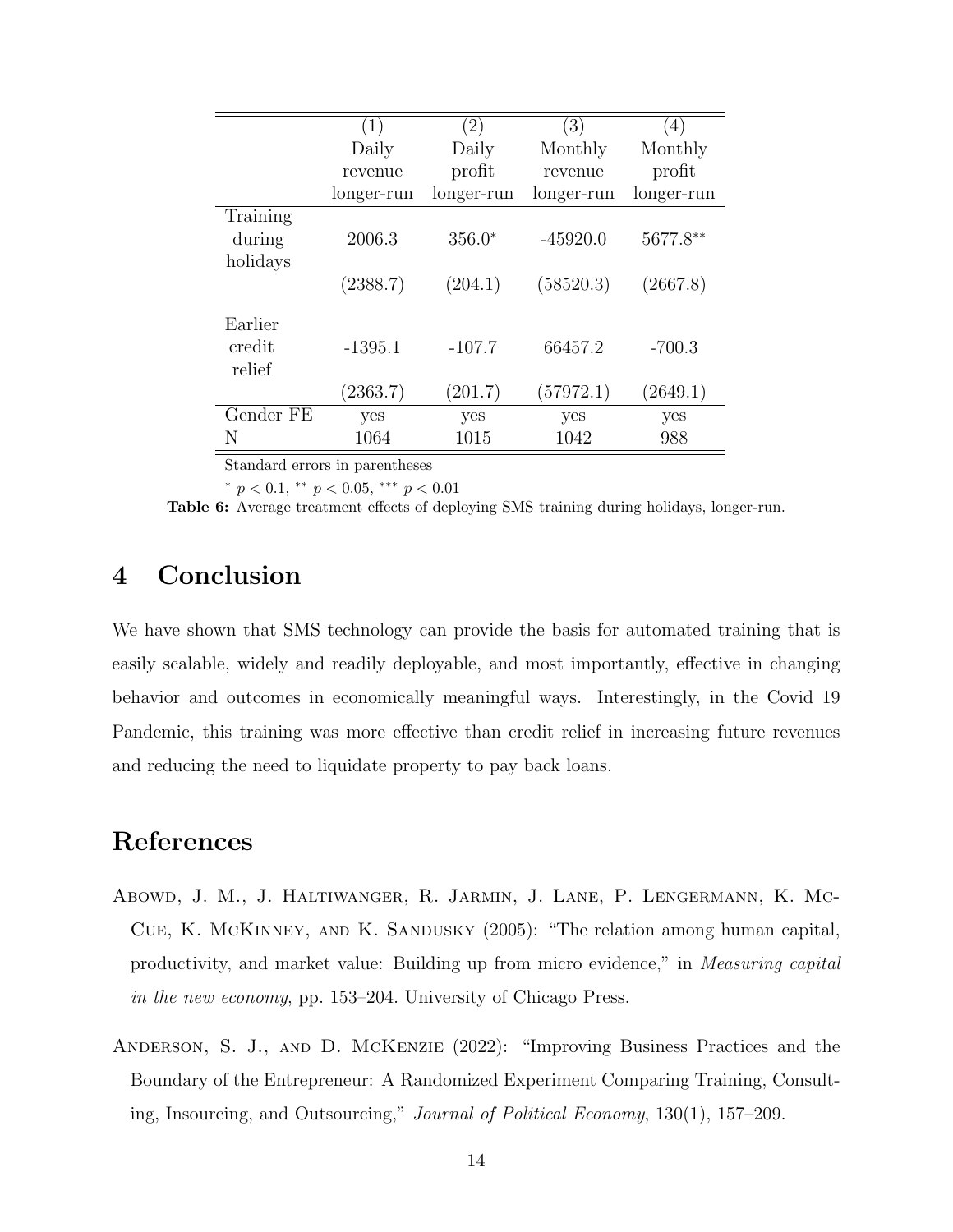- <span id="page-14-6"></span>Bloom, N., B. Eifert, A. Mahajan, D. McKenzie, and J. Roberts (2013): "Does management matter? Evidence from India," The Quarterly Journal of Economics, 128(1), 1–51.
- <span id="page-14-1"></span>Bloom, N., and J. Van Reenen (2007): "Measuring and Explaining Management Practices Across Firms and Countries\*," The Quarterly Journal of Economics, 122(4), 1351– 1408.
- <span id="page-14-5"></span>Cole, S., and A. N. Fernando (2021): "Mobile'izing Agricultural Advice Technology Adoption Diffusion and Sustainability," Economic Journal, 131(1), 192–219.
- <span id="page-14-3"></span>McKenzie, D. (2020): Small Business Training to Improve Management Practices in Developing Countries. World Bank, Washington, DC.
- <span id="page-14-4"></span>MCKENZIE, D., AND C. WOODRUFF (2014): "What are we learning from business training and entrepreneurship evaluations around the developing world?," The World Bank Research Observer, 29(1), 48–82.
- <span id="page-14-2"></span>- (2017): "Business practices in small firms in developing countries," Management Science, 63(9), 2967–2981.
- <span id="page-14-0"></span>SYVERSON, C. (2011): "What determines productivity?," Journal of Economic literature, 49(2), 326–65.